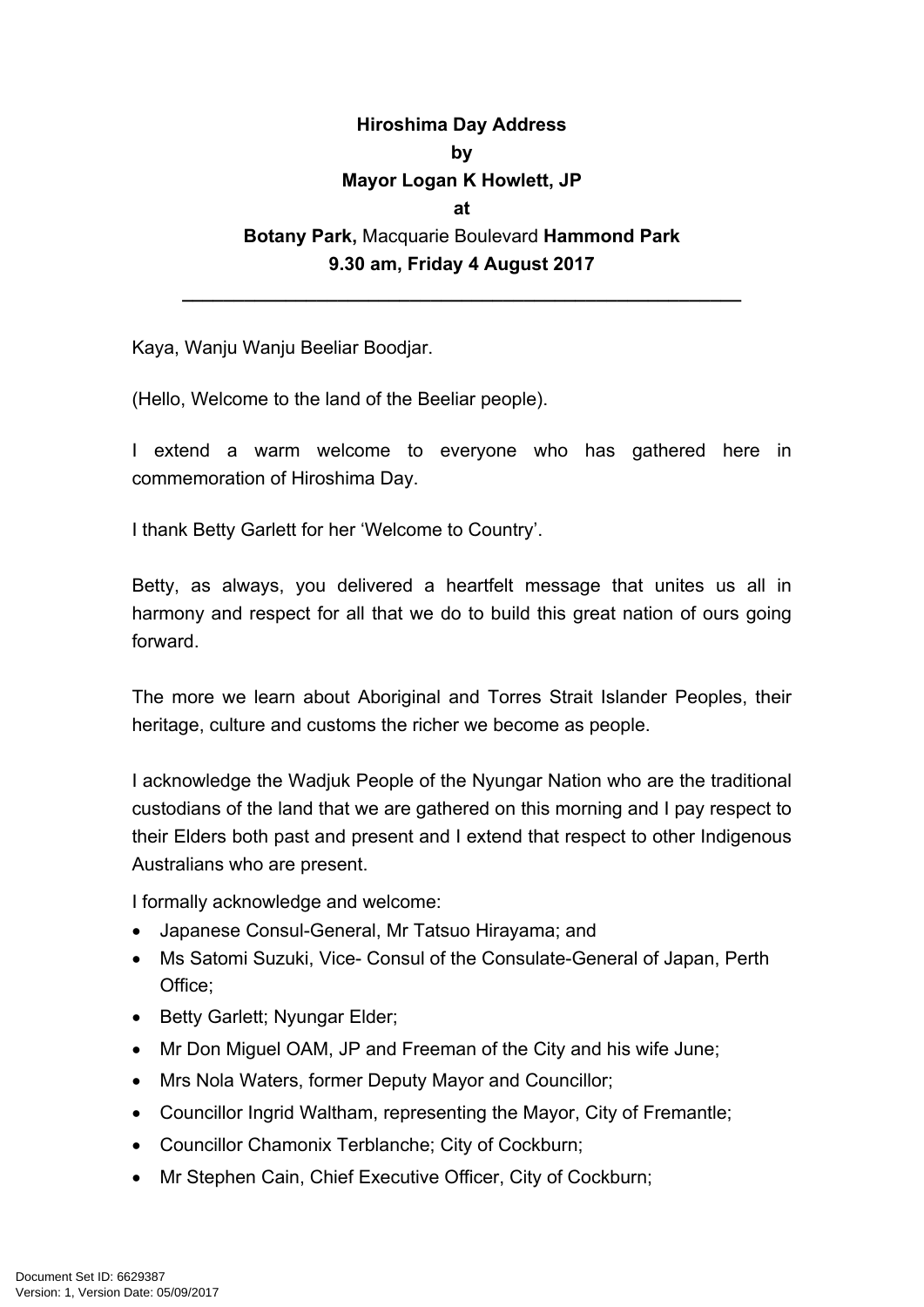- Mr Don Green, Director Governance and Community Services;
- Mr Charles Sullivan, Director Engineering & Works; and other staff; with particular reference to Marie La Frenais who has co-ordinated today's Commemorative Service;
- Members of the City's Parks & Gardens Staff who have selected the trees and prepared the planting locations;
- School Principals, Teachers, Students, Parents;
- Ladies and gentlemen, one and all.

Today is the 32nd occasion that the City has been involved in commemorating Hiroshima Day.

Peace Park located on Spearwood Avenue, Spearwood was the location first used to commemorate Hiroshima Day. I am pleased that Don Miguel, OAM, JP and Freeman of our City and Nola Waters are here today for they were responsible for Council's decision of the day to initiate this commemorative event 32 years ago.

For those of you that are familiar with Peace Park it is fully planted with trees and the City has moved to plant trees at various parks across the City.

sPeace Park forms part of what is referred to as 'Friendship Way' reflecting the City's indigenous heritage and culture, its involvement in international relationships through sister city arrangements, a memorial to those who made the ultimate sacrifice for their country and Peace Park itself.

'Friendship Way' is a unique concept that has received national recognition.

It has high visibility in our community and all who choose to travel along its 6.5 kilometre distance from Beeliar Drive to Cockburn Road can clearly see some magnificent public artwork and aspects of the trees and plants reflecting our close connection to nature.

The hundreds of trees planted across our community in those 32 years by the Consulate-Generals of Japan, Perth Office, members of our Council and students from across our district continue to flourish.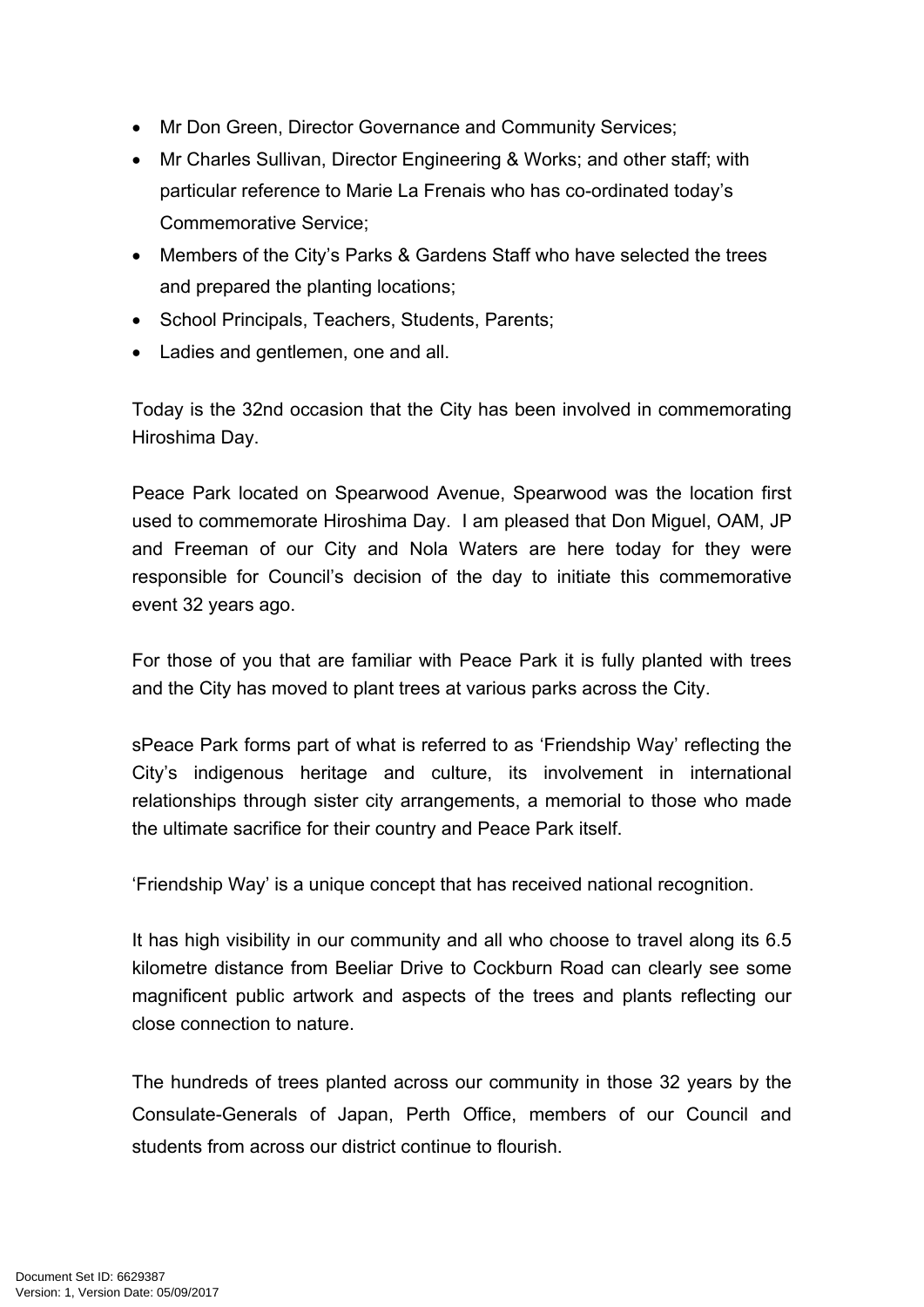They symbolise the strength of our friendship with Japan and its people and reflect the nature of our growing relationship as we reach out in terms of trade, education, tourism and cultural exchange.

There is a healthy and developing exchange of students from a number of our schools in the district and those in Japan that nurtures international relations and provides the opportunity to experience first-hand all that each country has to offer.

Indeed these opportunities in all likelihood help to foster school students to aspire to be future business leaders, community leaders, members of the diplomatic corps or other international based organisations.

Today's commemorative service provides us all with the opportunity to learn from each other - to share in a moment of reflection, of times past, of a people and its nation impacted by nuclear warfare – a world impacted by the aftermath  $-$  of generations of young people asking why  $-$  of trees being planted by children as a mark of respect and remembrance – and just as those trees grow tall and reach for the stars so we support our children as they too grow and aspire to take up leadership roles and to become the mums and dads of our future generations.

It is important for all of us to know and understand the circumstances of the bombings that occurred. Hiroshima and then three days later the bombing of Nagasaki – both are grim reminders of the destructive power of nuclear weapons and the impact they can have on individuals, families, communities and nations.

The Cities of Fremantle and Cockburn are members of the Mayor's for Peace worldwide movement and fully support the need for World Peace and how we as a nation can contribute to the wider understanding of resolving conflicts in a peaceful manner as opposed to lives being lost, infrastructure being destroyed and communities left devastated for generations.

In 2016 the Cities of Fremantle, Subiaco, Cockburn and other local governments across Australia contributed funds for a monument gifted by the Australian Indigenous community and the Mayors for Peace to symbolise Australia's desire for peace and harmony.